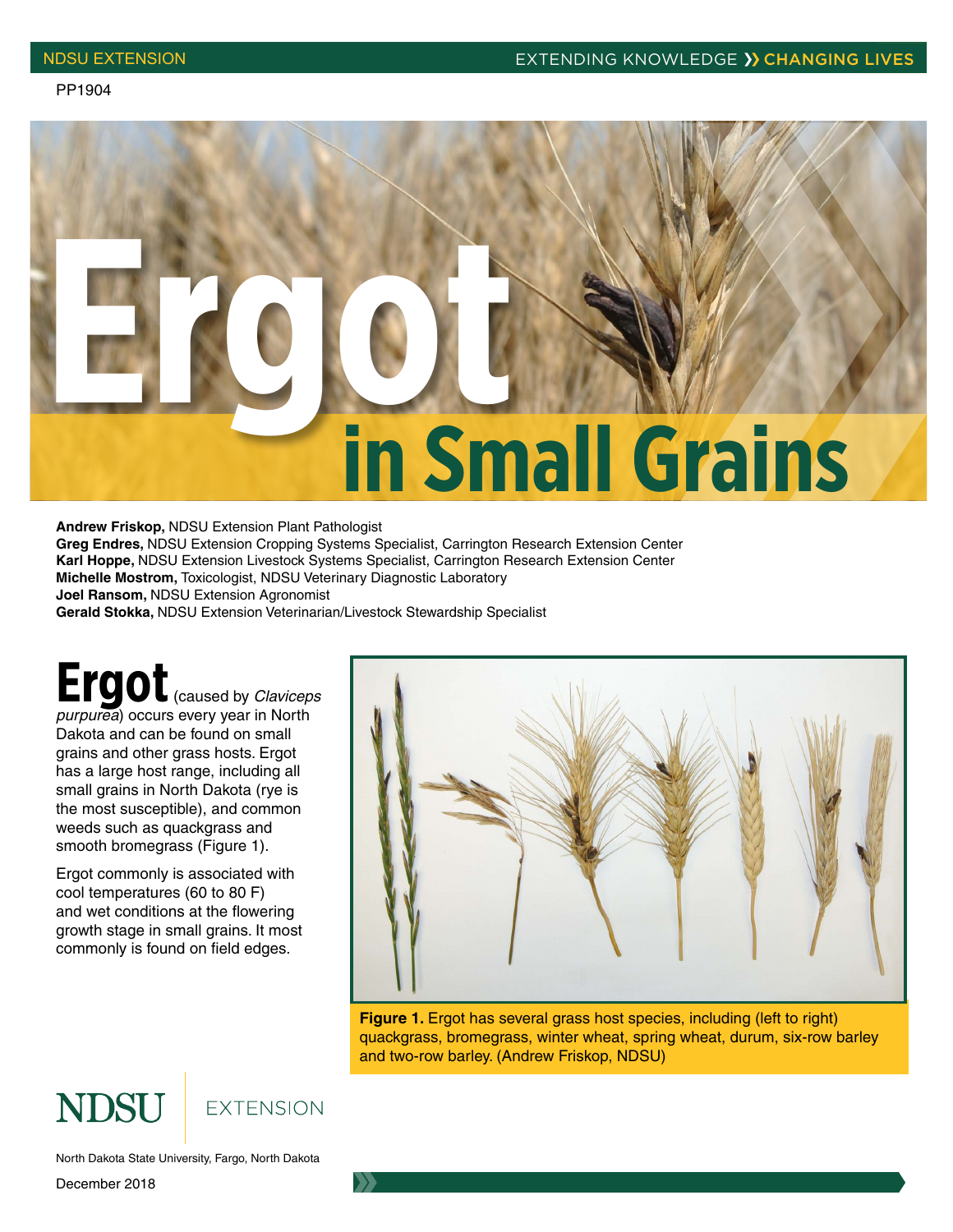## **Symptoms and Signs**

- First sign of an infected spike the presence of "honey dew" on the grass spike. The yellow to creamcolored honey dew is a sugary excretion with fungal spores (Figure 2a).
- Most recognized feature of this pathogen irregularly shaped dark purple to black sclerotia (ergot bodies)
- Sclerotia replace kernels in grass spikes signs are fairly obvious when the plant nears physiological maturity (Figure 2b)



**Figure 2. (a)** Honeydew protrudes from the floret of an infected floret. (Grant Mehring, Bayer CropScience) **(b)** Black-purple ergot sclerotia protrudes from a floret. (Andrew Friskop, NDSU)

## **Disease Cycle**

- Sclerotia fall to the soil surface (dislodged at harvest) and overwinter.
- $\blacksquare$  In the spring, cool, wet conditions will cause the sclerotia to germinate, producing tiny mushroomlike bodies (stroma) that house sexual spores. Spores are shot into the air and carried by wind to infect grass hosts.
- $\blacksquare$  The spores will land on the featherlike stigma of grass flowers and colonize the ovary tissue of the developing kernel (embryo).
- $\blacksquare$  Yellow-white sugary honey dew will be observed a few days after infection and attract insects. Insects coming into contact with the honey dew will carry spores onto grass hosts. The grass hosts remain susceptible as long as florets stay open and ovaries remain unfertilized.

## **Importance of Ergot**

Ergot sclerotia (hard fungal bodies) contain powerful alkaloids that are toxic to livestock and humans. These alkaloids include ergotamine, ergovaline, ergocryptine, ergocornine and ergocristine.

Consumption of ergot can lead to harmful health effects in humans. These include constriction of blood flow to extremities, gangrene, hallucinations, muscle spasms and vomiting.

Ergot thresholds (United States Standards for Grain) are determined as a proportion of sclerotia weight per grain weight. Thresholds are 0.05 percent for wheat, 0.1 percent for barley, 0.1 percent for oats, 0.1 percent for triticale and 0.3 percent for rye. For example, this can be as little as 10 to 15 ergot bodies per kilogram (2.2 pounds) of wheat seed.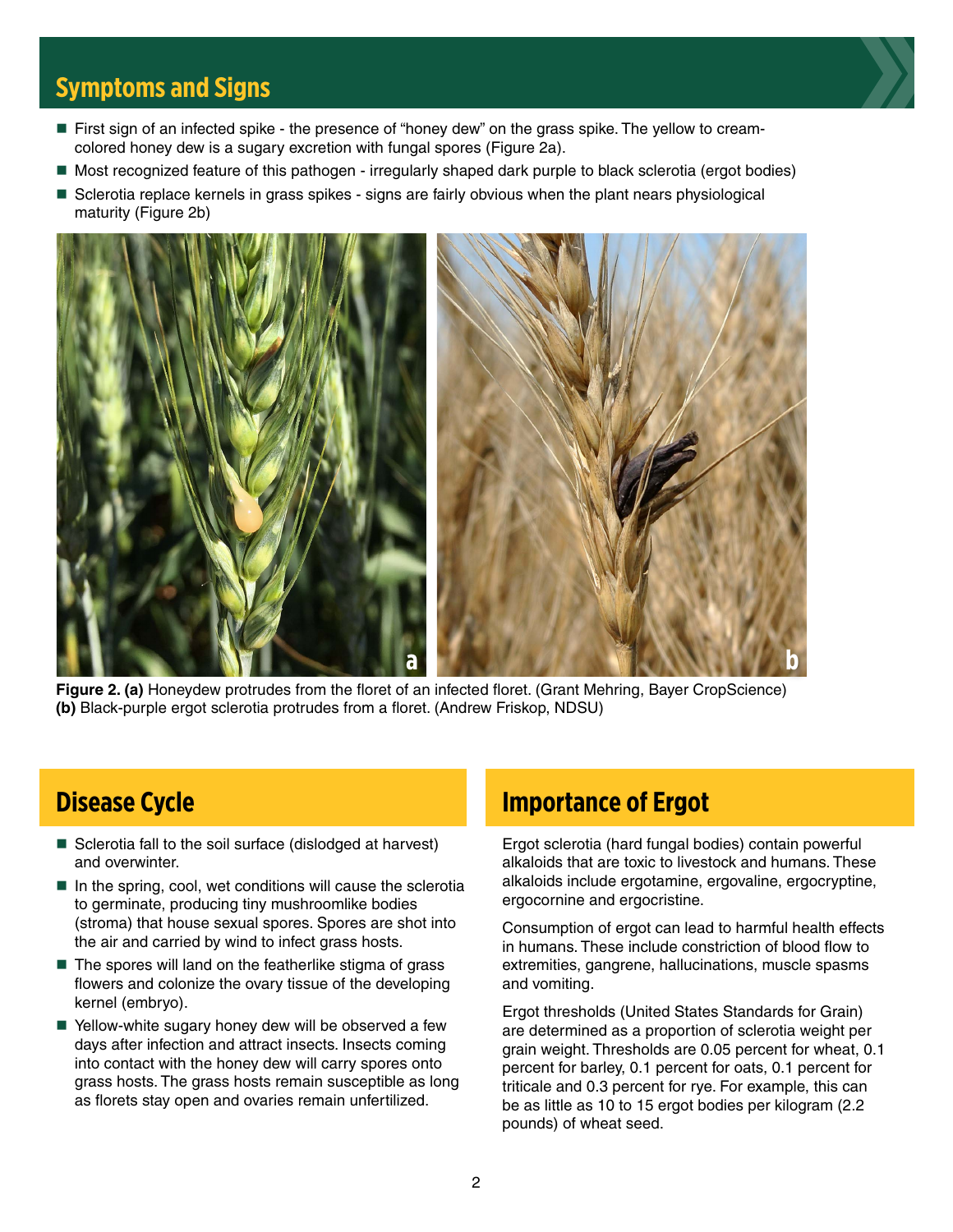### **Management**

- Crop rotation Rotate a broadleaf (nonhost) crop on last year's small-grain ground. The sclerotia do not survive for more than one year, and successive nonhost crops will help reduce in-field inoculum.
- **Tillage** Incorporating and burying ergot sclerotia at least 1 inch in the soil will reduce sclerotia germination and spore release.
- Managing grassy weed hosts Mowing or preventing wild grasses from heading in ditches and along field margins will reduce the spread of spores into a field.
- Use of ergot-free seed An ergotfree seed source will help prevent reintroduction of the pathogen into the field. However, it won't eliminate ergot problems due to the availability of grassy weed hosts.
- Fungicide use Fungicide seed treatments belonging to the DMI class (triazoles/FRAC 3) have been shown to suppress and delay germination of sclerotia. Foliar applications have not been shown to suppress ergot in small grains.
- Varietal resistance Resistant varieties are not known to be available in North Dakota. Varieties with shorter flowering periods may be less susceptible to ergot.
- Harvest strategy Ergot incidence often is higher near field edges. Harvesting and separating ergot sources in the field will help reduce seed contamination.
- Cleaning ergoty seed lots Cleaning can help reduce ergot levels because sclerotia tend to be lighter and can be removed with gravity-type cleaners (Figure 3). However, cleaning should not be expected to separate all ergot sclerotia.



**Figure 3.** A hard red spring wheat lot has ergot bodies. (Karl Hoppe, NDSU)

# **Effect of Ergot on Livestock**

#### Ergotism in Animals

The alkaloids contained in ergot bodies are potent vasoconstrictors (reduce the blood flow). Reduced blood flow to the extremities can cause loss of hooves, tails and ears. Decreased fertility or abortion, and poor cattle performance are other symptoms.

Vasoconstriction can lead to poor thermoregulation and cause clinical signs of "summer slump" in animals (seeking shade, standing in water, decreased feed intake, and lower weight gain and milk production). In the winter, reduced blood flow to the extremities can lead to frostbite.

The gangrenous form of ergotism typically involves initial swelling of tissues at the coronary band above the hoof and subsequent lameness, necrosis and sloughing of the hoof if the animal continues eating ergot-contaminated feed (Figures 4 and 5). Necrosis of the hooves, ears and tail, and tip of the tongue (in sheep) particularly occur during cold temperatures.

The concentration of ergopeptine alkaloids in ergot bodies capable of causing ergotism in livestock depends on multiple factors. The duration of exposure, daily doses of ergot alkaloids and physiological status of the animal (species, breed, age, gender and reproductive status) play a role in susceptibility.

No antidote is available for ergotism. Here are ways to reduce its impact:

- $\blacksquare$  Recognize early the adverse effects, particularly hindleg lameness and redness and swelling, at the coronary bands above the hooves.
- $\blacksquare$  Remove the animals from the ergot alkaloid feed source,
- Monitor grass in pasture or in hay for sclerotia in the seed heads.
- Avoid feeding ergoty feed and ergot screenings to animals.



**Figure 4.** Tissue necrosis (death) occurs near the ear of a heifer with ergotism. (Michelle Mostrom, NDSU)



**Figure 5.** Cutaneous ergotism is visible on the hoof of a heifer exposed to ergot sclerotia in a grass pasture. (Michelle Mostrom, NDSU)